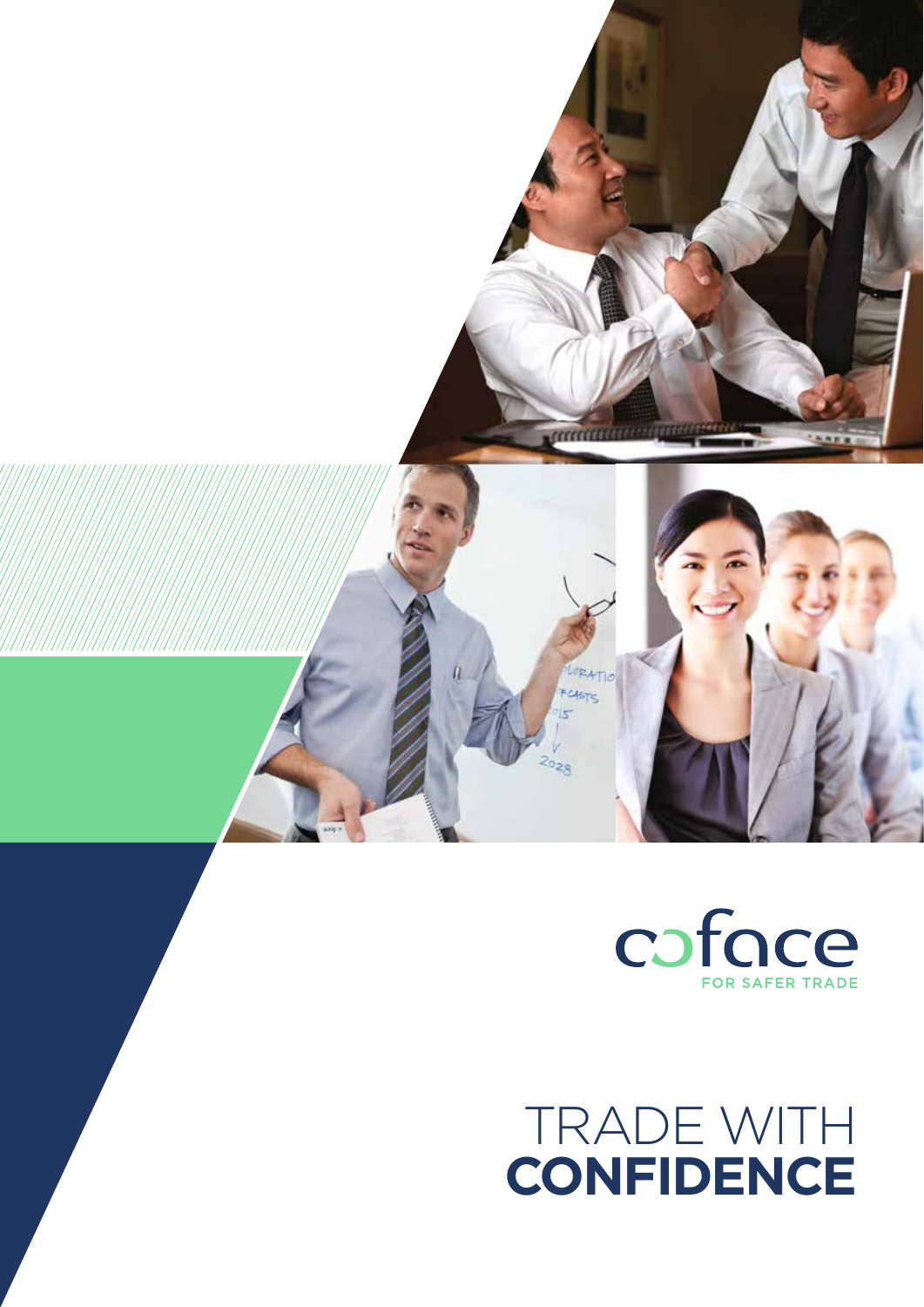## YOU MIGHT BE TRADING MORE DANGEROUSLY THAN YOU THINK…!

You grant payment terms to your customers every day. And because it's a routine way of doing business, you may not be thinking about the risk you're taking. But what happens when a customer defaults? When a business closes down? When a government suddenly forbids transfer of payments or declares a devaluation? You might have never experienced any of these situations before, but you ought to know that 25% of bankruptcies are due to unpaid invoices. How much of your total assets do unpaid invoices represent – and merit protecting?



# HOW CAN CREDIT INSURANCE HELP YOU?

### WHAT IS CREDIT INSURANCE?

It is an effective financial risk management tool that safeguards your company against losses sustained arising from non-payment of trade related debts.

Credit Insurance ensures that your company is not adversely affected by the unforeseen failure of one or more of your customers; it is also a tool to help you manage your risks.

### WHAT ARE THE MAJOR BENEFITS?

- Prevention of bad debts.
- Protect your cash flow and your balance sheet.
- Deliver on your anticipated income.
- Enhance your credit management processes.
- Save on bank financial guarantees or LC's.
- Access to better borrowing terms.
- Peace of mind!

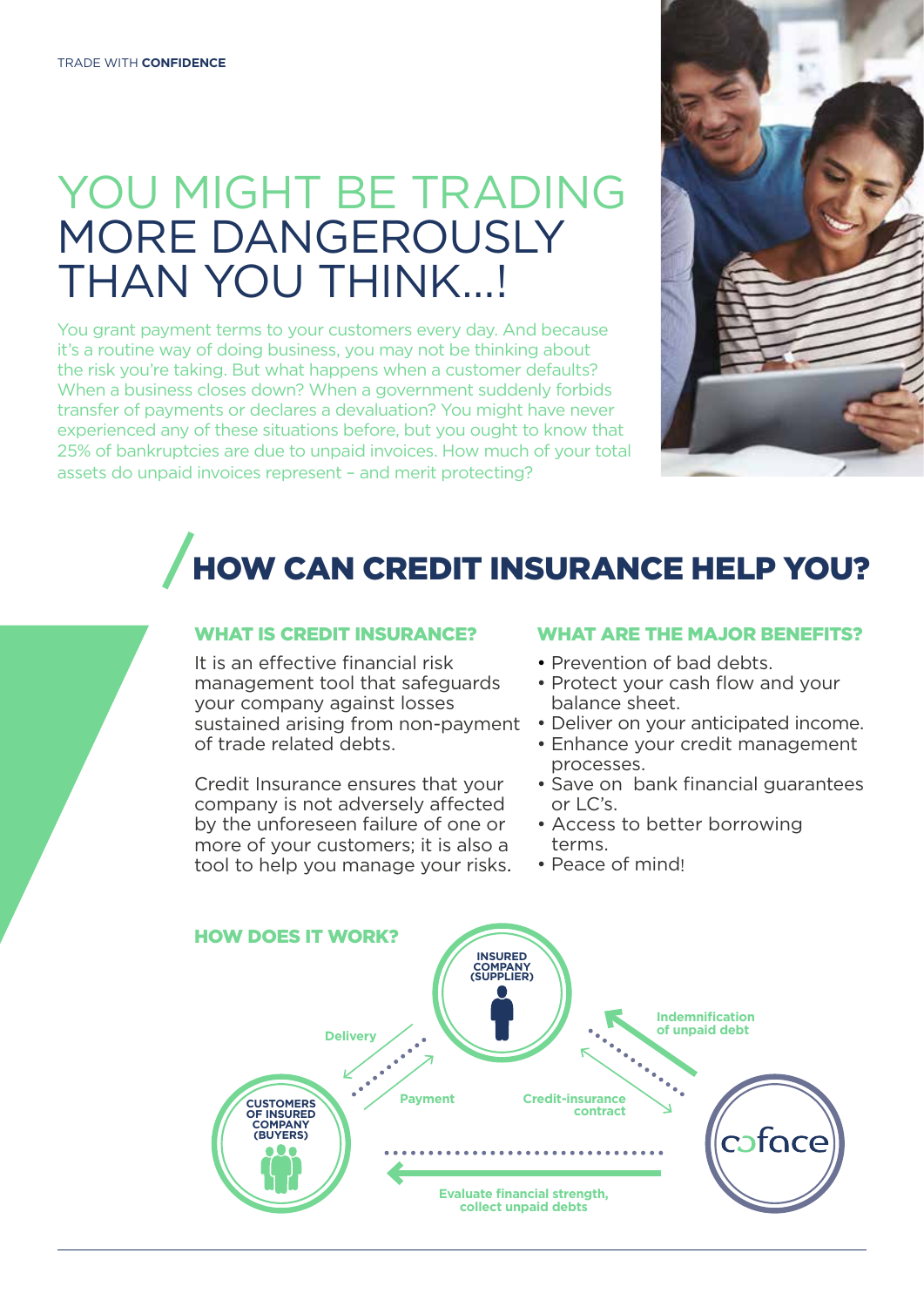## WHAT ARE OUR SOLUTIONS?

## 1 **Comprehensive offers**

- Access to credit expertise and market knowledge from a worldwide leader in credit insurance.
- Effective, professional assessment of the financial situation of your customers, potential customers or other partners.
- Indemnification of your unpaid debts.
- Global debt collection services available worldwide for debt recovery.



### **Flexible offers**

- Protection available at competitive prices.
- From simple to more sophisticated offers.
- Gradual level of autonomy in the decision processes.
- A range of options to fit each of your needs e.g. pre-shipment risks, dispute cover, advance payment cover.



### **Competitive prices based on:**

- Volume of the insurable turnover.
- Spread of risk.
- Destination of sale.
- Industry sector.
- Terms of payment.
- Type of cover requested.

## WHY CHOOSE COFACE?



### **Extraord Strong Partner**

Rated AA- by Fitch and A2 by Moody's.

### **Global network**

 Direct presence in 67 countries, Coface provides solutions to customers in 99 countries.

### **Personalised solutions**

A range of policies and services adapted to the size of your business and sector of activity, and strategies.

### **Information offer**

 A database of 65 million companies, 2.5 million of updates processed each year on the buyers monitored for our clients by 46 enhanced information centres.

### **Specialised risk Analysts**

A team of 350 expert risk analysts located in 44 countries taking decisions and monitoring risks on companies.

### **Comprehensive collection**

Access to our global debt collection services for all your debts. Benefit from one of the world's leading networks supported by 32 collection companies and 185 attorneys' offices dealing with approximately 40,000 files per year.

#### **Dedicated teams**

A personal service provided by our customer relationship team.

#### **On-line contract management system**

**CofaNet Essentials**: Manage your credit insurance contract through a single access to a secure environment.

Use our additional on-line services **CofaNet Policy Master** and **CofaNet Cash Master** to enhance and simplify your trade receivables management and improve your access to financing.

Take Coface's coverage on the road with you, with 'anywhere anytime' access to CofaNet through mobile app, **CofaMove.**